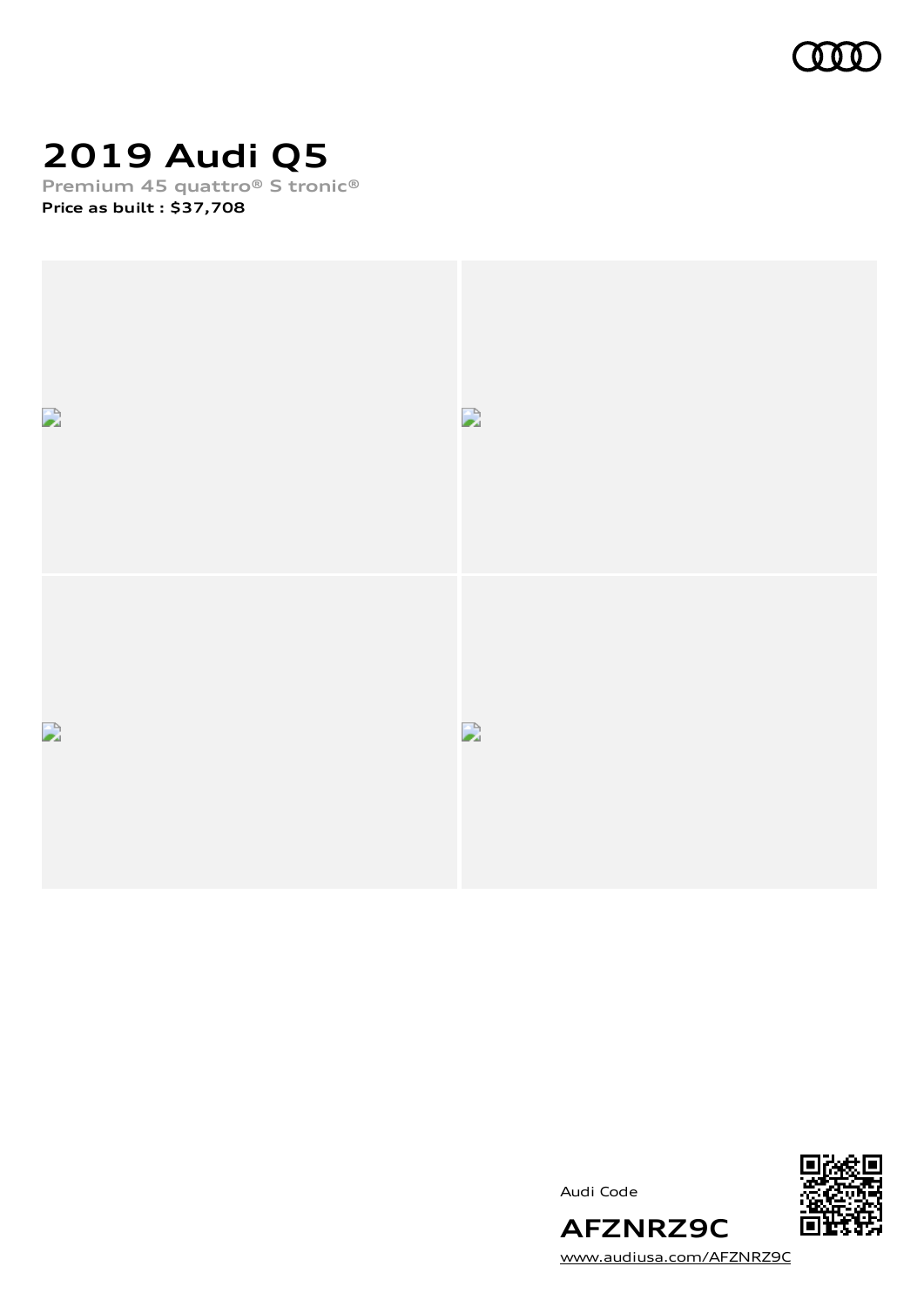## **Summary**

**Audi 2019 Audi Q5** Premium 45 quattro® S tronic®

**Price as buil[t](#page-10-0)** \$37,708

### **Exterior colour**

Mythos Black metallic

### $\overline{\phantom{a}}$

#### **Further Information**

| Warranty        | N٥           |
|-----------------|--------------|
| Mileage         | 22,309 miles |
| Type of vehicle | Used car     |

#### **Interior colour**

| Seats     | Black |
|-----------|-------|
| Dashboard | Black |
| Carpet    | Black |
| Headliner | Gray  |

#### **Audi Code** AFZNRZ9C

**Your configuration on www.audiusa.com** [www.audiusa.com/AFZNRZ9C](https://www.audiusa.com/AFZNRZ9C)

**Commission number** dd07bdb40a0e09a82f04

### **Technical Specifications**

| Engine type                  | 2.0-liter four-cylinder                       |
|------------------------------|-----------------------------------------------|
| stroke                       | Displacement/Bore and 1,984/82.5 x 92.8 cc/mm |
| Torque                       | 273 @ 1,600 - 4,500 lb-ft@rpm                 |
| Top track speed              | 130 mph mph $1$                               |
| Acceleration (0 - 60<br>mph) | 5.9 seconds seconds                           |
| Recommended fuel             | Premium                                       |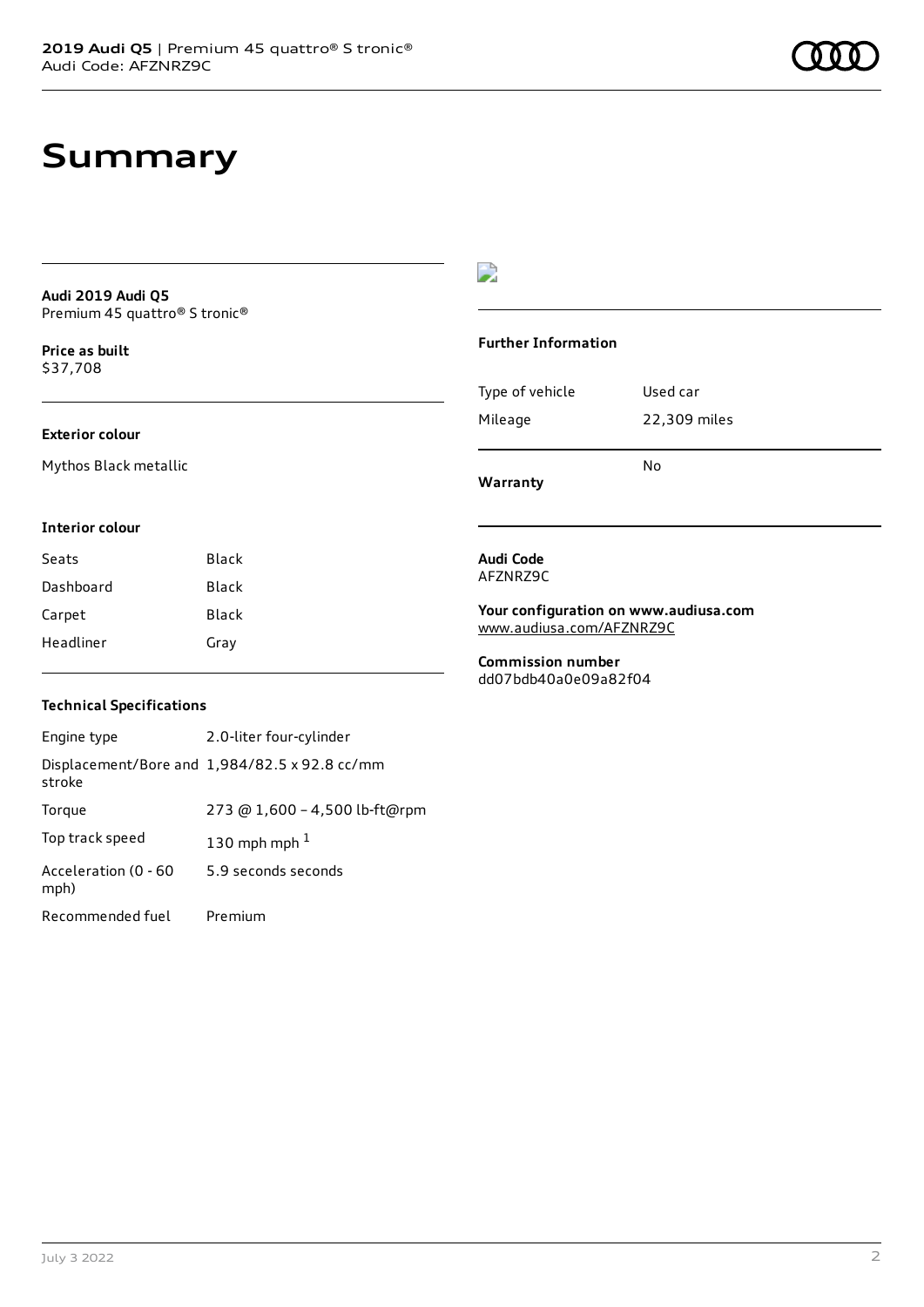# **Equipment**

Mythos Black metallic

Audi advanced key-keyless start, stop and entry

Power-adjustable, auto-dimming, power-folding, heated exterior side mirrors with memory

19" 235/55 all-season tires

19" 5-arm-wing design wheels

Convenience package

Panoramic sunroof

Audi pre sense® rear

Audi side assist

SiriusXM® Satellite Radio









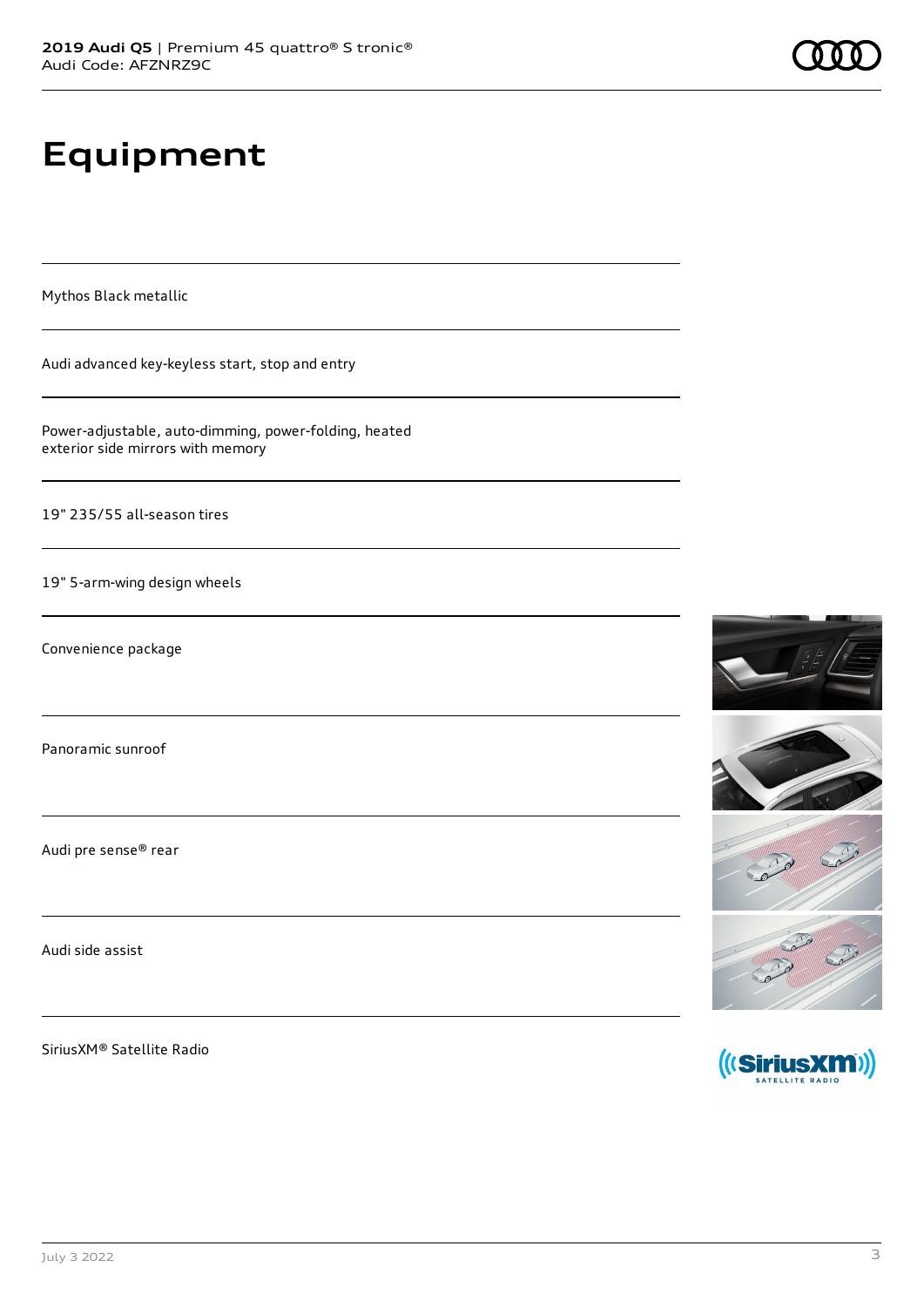| 4UB             | Driver and front passenger airbags                               |
|-----------------|------------------------------------------------------------------|
| UH1             | Electromechanical parking brake                                  |
| 8T2             | Cruise control with coast, resume and<br>accelerate features     |
| VC <sub>2</sub> | Garage door opener (HomeLink®)                                   |
| 4H5             | Electronic child locks                                           |
| QZ7             | Electromechanical power steering                                 |
| 7K6             | Tire-pressure monitoring system                                  |
| 4X3             | Front thorax side airbags and Sideguard®<br>head curtain airbags |
| 3B7             | Lower Anchors and Tethers for Children<br>(LATCH) in rear seats  |
|                 |                                                                  |

#### **Exterior**

| 47B   | Aluminum trim around exterior windows                    |
|-------|----------------------------------------------------------|
| VW1   | Rear privacy glass                                       |
| 8SP   | LED taillights with dynamic turn signals                 |
| 8IH   | Xenon plus headlights with LED daytime<br>running lights |
| 511   | Adaptive rear spoiler                                    |
| 3S1   | Aluminum roof rails                                      |
| 1 B A | Dynamic suspension system                                |
| 1S1   | Car jack                                                 |

### **Interior**

| OE1 | Storage package          |
|-----|--------------------------|
| 4M3 | Four beverage holders    |
| 7M0 | Plastic door sill inlays |

| <b>Interior</b>  |                                                                                     |
|------------------|-------------------------------------------------------------------------------------|
| 6N1              | Cloth headliner                                                                     |
| <b>9AO</b>       | Three-zone automatic climate control                                                |
| 417              | Auto-dimming interior rear view mirror with<br>digital compass                      |
| QQ1              | LED interior lighting package                                                       |
| 1 XW             | Three-spoke multifunction steering wheel                                            |
| 7F <sub>9</sub>  | Leather-wrapped gear selector                                                       |
| 4F7              | Power tailgate                                                                      |
| 5XF              | Driver and front-passenger extendable sun<br>visors with illuminated vanity mirrors |
| 3NS              | Sliding, split folding 40/20/40 rear<br>seatbacks with adjustable recline           |
| 7HA              | Without extended leather package                                                    |
| N <sub>1</sub> F | Leather seating surfaces                                                            |
| 4A3              | <b>Heated front seats</b>                                                           |
| 5MG              | Dark Brown Walnut Wood inlays                                                       |

#### **Infotainment and Driver Assistance**

| 6K9             | Audi pre sense® basic and Audi pre sense®<br>city                                                                     |
|-----------------|-----------------------------------------------------------------------------------------------------------------------|
| 2H1             | Audi drive select                                                                                                     |
| IW <sub>3</sub> | Audi connect CARE assistance and security<br>services                                                                 |
| UI <sub>2</sub> | Audi smartphone interface including Apple<br>CarPlay <sup>™</sup> and Google™ Android Auto™ for<br>compatible devices |
| KA <sub>2</sub> | Rear view camera                                                                                                      |
| 9VD             | Audi sound system                                                                                                     |
| 9S7             | Color driver information system                                                                                       |

### **(1/2)**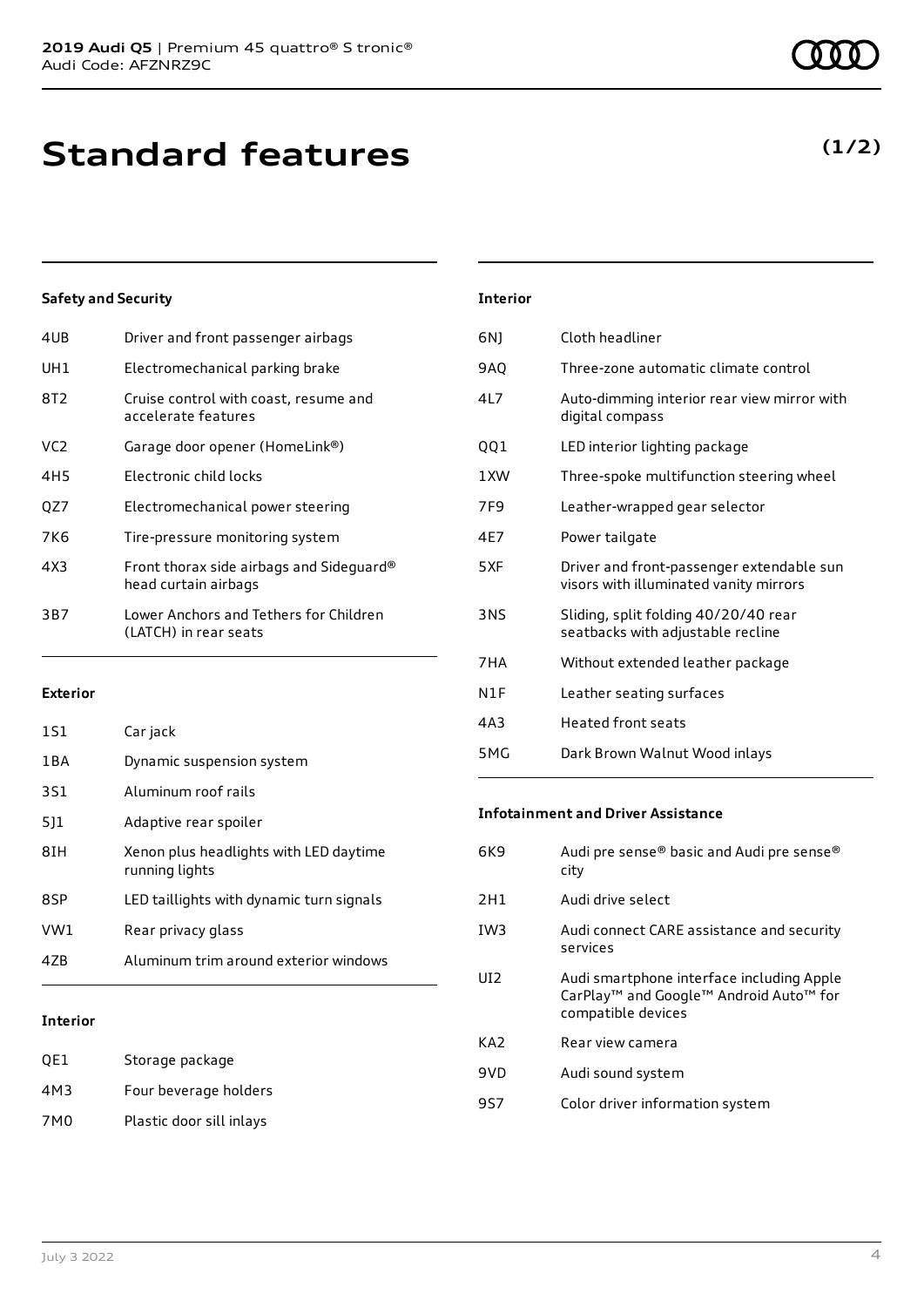# **Standard features**

### **Infotainment and Driver Assistance**

| 7UH | Connectivity package |  |
|-----|----------------------|--|
|     |                      |  |

- I8S MMI® radio
- 9ZX BLUETOOTH® wireless technology preparation for compatible devices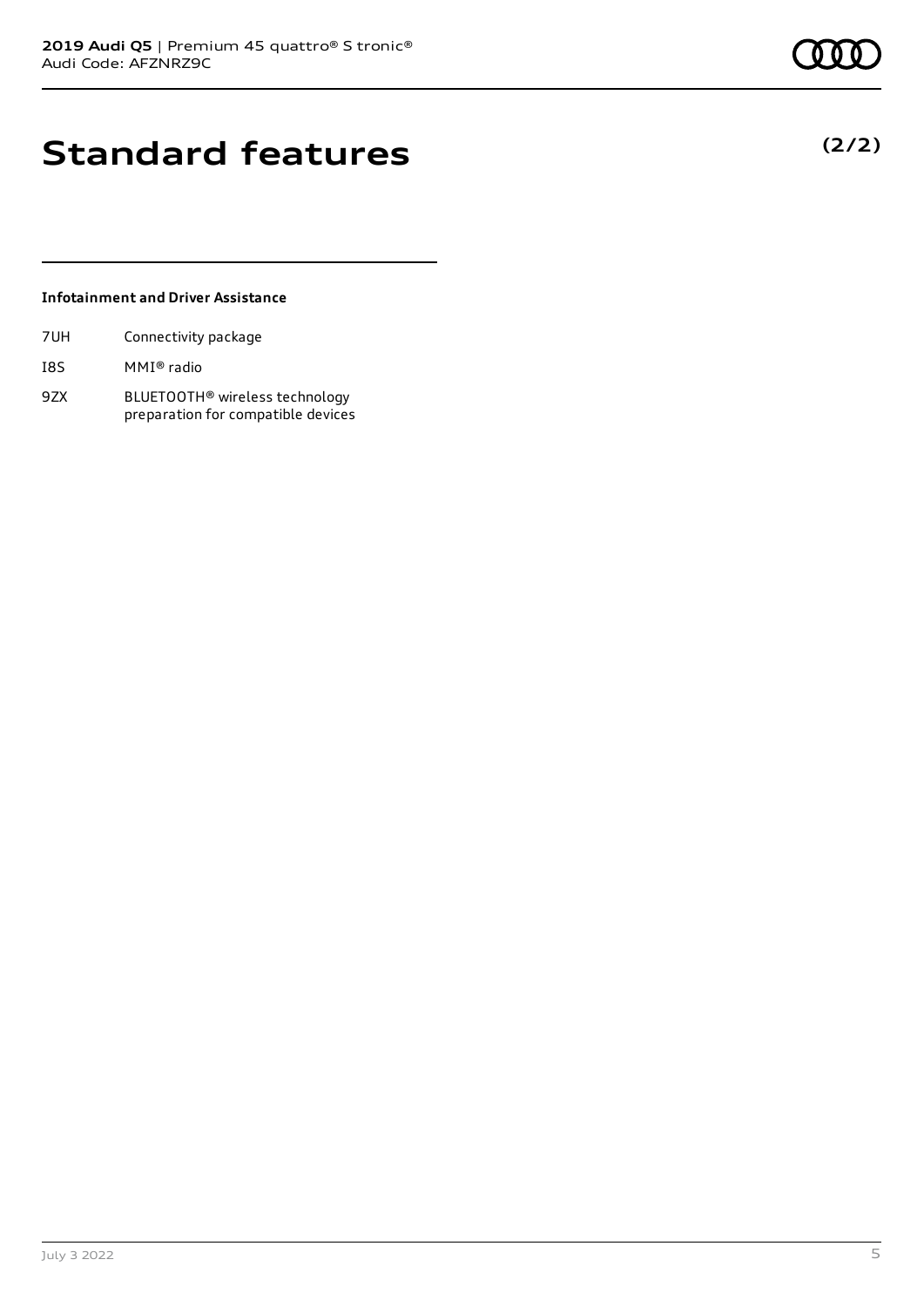# **Dealer remarks**

Mythos Black Metallic 2019 Audi Q5 2.0T Premium quattro quattro 7-Speed Automatic S tronic 2.0L TFSI Black w/Leather Seating Surfaces, Audi Advanced Key, Audi Pre Sense Rear, Audi Side Assist, Auto-Dimming Power Folding Mirrors, Convenience Package, Driver Seat Memory, Exterior Parking Camera Rear, Front dual zone A/C, Panoramic Sunroof, Power Liftgate, SiriusXM All Access Service, Trailer Hitch, Wheels: 19" 5-Arm-Wing Design.

Recent Arrival! 22/27 City/Highway MPG

Awards: \* 2019 KBB.com Best Buy Awards \* 2019 KBB.com 10 Best Luxury SUVs 2019 Audi Magna Society Winner.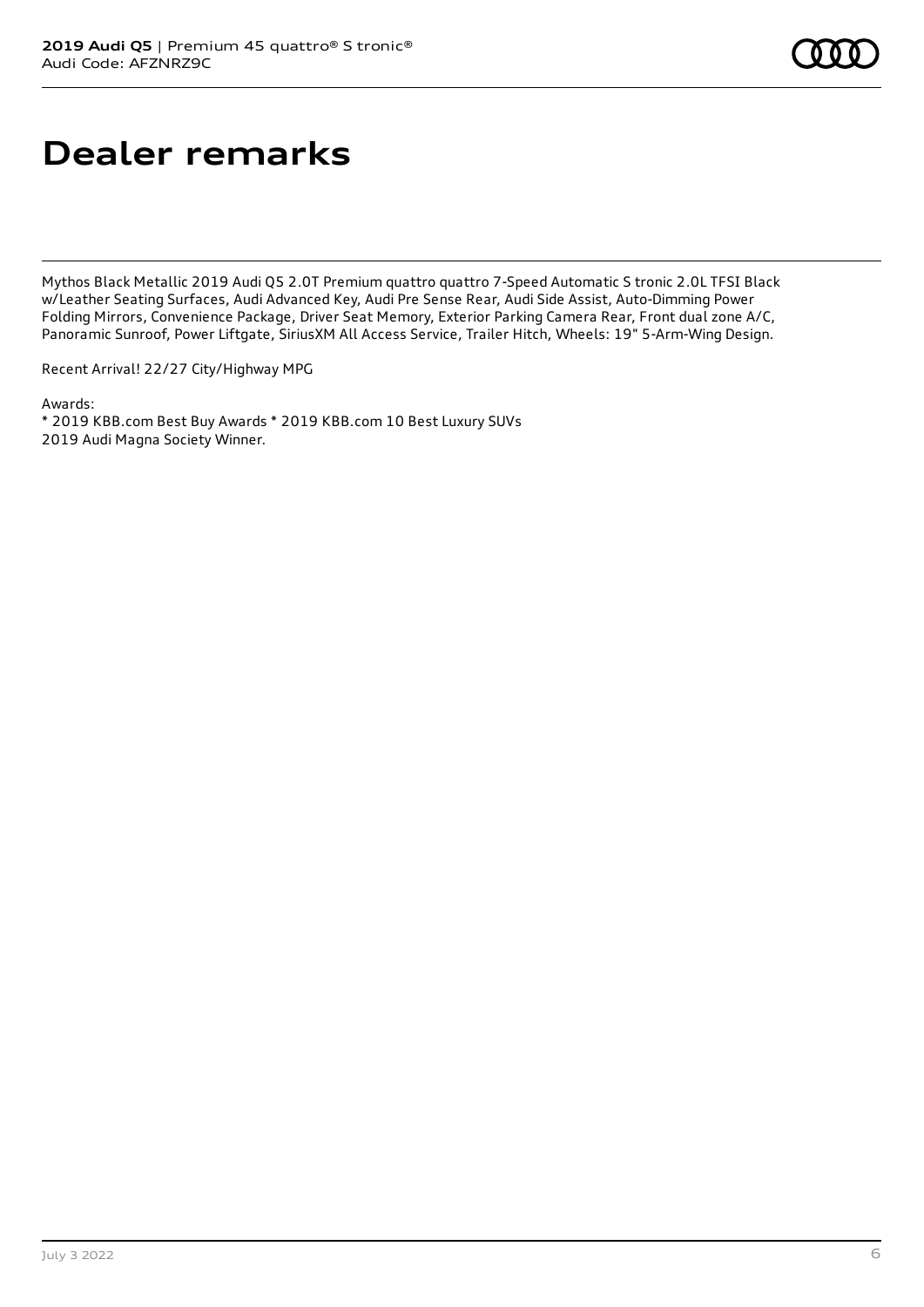# **Technical Specifications**

| engine                                      |                                               | body                              |                                                                  |
|---------------------------------------------|-----------------------------------------------|-----------------------------------|------------------------------------------------------------------|
| Engine type                                 | 2.0-liter four-cylinder                       | Material                          | Multi-material body construction                                 |
| Power Level                                 | 45                                            |                                   | (steel and aluminum composition)                                 |
| Max. output ps/hp                           | 248 @ 5,000 - 6,000 @ rpm                     |                                   |                                                                  |
| Towing capacity                             | 4,400-lb maximum towing capacity<br>Ib.       | warranty                          |                                                                  |
| Torque                                      | 273 @ 1,600 - 4,500 lb-ft@rpm                 | Warranty                          | 4-year/50,000-mile Audi New<br>Vehicle Limited Warranty          |
| Valvetrain                                  | 16-valve DOHC with Audi valvelift<br>system   | Maintenance                       | 12-month/10,000-mile (whichever<br>occurs first) NO CHARGE first |
| Acceleration (0 - 60<br>mph)                | 5.9 seconds seconds                           |                                   | scheduled maintenance                                            |
| Engine block                                | Cast-iron                                     | <b>Electrical system</b>          |                                                                  |
| Induction/fuel injection Turbocharged/TFSI® |                                               |                                   |                                                                  |
| Cylinder head                               | Aluminum-alloy                                | Alternator                        | 110-150 A                                                        |
| stroke                                      | Displacement/Bore and 1,984/82.5 x 92.8 cc/mm | Battery                           | 420 A/75 Ah                                                      |
| Top track speed <sup>1</sup>                | 130 mph mph                                   | Transmission   Drivetrain         |                                                                  |
|                                             |                                               | Gear ratios: 6th                  | 0.508:1                                                          |
| steering                                    |                                               | Gear ratios: Final Drive 5.302: 1 |                                                                  |
| Steering type                               | Electromechanical power steering              | Gear ratios: 7th                  | 0.386:1                                                          |
|                                             | system                                        | Gear ratios: 4th                  | 1.057:1                                                          |
| Turning diameter, curb- 38.4 ft<br>to-curb  |                                               | Transmission                      | Seven-speed S tronic® dual-clutch<br>automatic transmission and  |
| Steering ratio                              | 15.8:1                                        |                                   | quattro® all-wheel drive with ultra®<br>technology               |
|                                             |                                               | Gear ratios: 2nd                  | 2.190:1                                                          |
| suspension                                  |                                               | Gear ratios: 3rd                  | 1.517:1                                                          |
| Front axle                                  | Five-link front suspension                    | Gear ratios: Reverse              | 2.750:1                                                          |
| Rear axle                                   | Five-link rear suspension                     | Gear ratios: 1st                  | 3.188:1                                                          |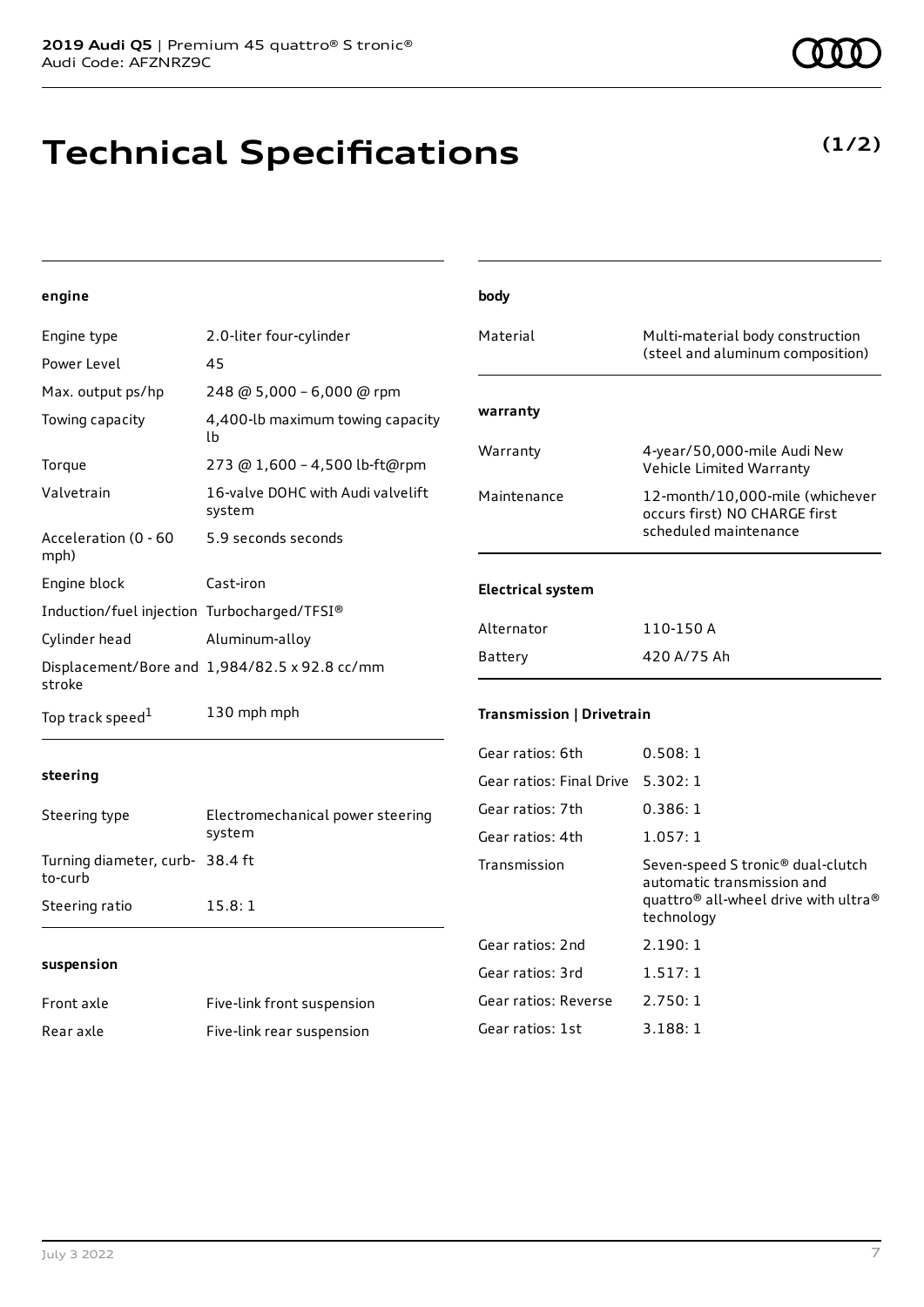# **Technical Specifications**

### **(2/2)**

### **Brakes**

| <b>Front brakes</b> | 13.3 (ventilated disc) in |
|---------------------|---------------------------|
| Rear brakes         | 13.0 (ventilated disc) in |

#### **Exterior Measurements**

| Height                           | 65.3 in  |
|----------------------------------|----------|
| Overall width without<br>mirrors | 74.5 in  |
| Length                           | 183.6 in |
| Wheelbase                        | 111.0 in |
| Drag coefficient                 | 0.32 Cw  |
| Overall width with<br>mirrors    | 84.3 in  |
| Track rear                       | 63.3 in  |
| Track front                      | 63.6 in  |
| Curb weight                      | 4,045 lb |
| Ground clearance,<br>loaded      | 8.2 in   |

#### **Interior measurements**

| Seating capacity                          | 5                      |
|-------------------------------------------|------------------------|
| Shoulder room, rear                       | 56.5 in                |
| Head room with front<br>sunroof           | $40.2$ in              |
| Leg room, rear                            | 37.8 in                |
| Shoulder room, front                      | 57.7 in                |
| Head room with rear<br>sunroof            | 37.7 in                |
| Head room, rear                           | 39.3 in                |
| Leg room, front                           | 41.0 in                |
| Head room, front                          | 41.7 in                |
| Cargo volume, rear<br>seatbacks up/folded | 25.1/53.1 cu ft, cu ft |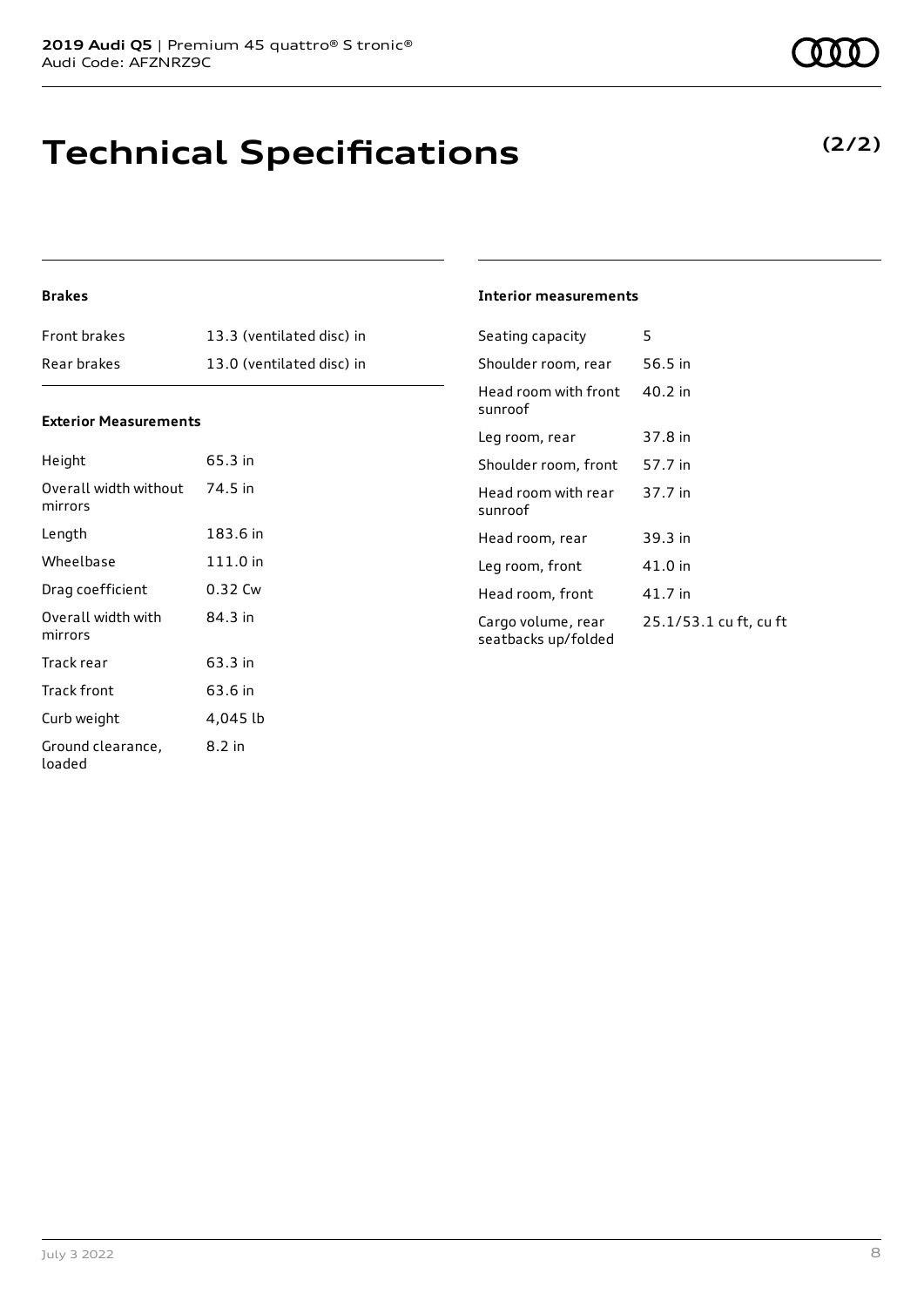## **Consumption- and emission**

### **Consumption by NEDC**

| urban       | 22 mpg |
|-------------|--------|
| extra-urban | 27 mpg |
| combined    | 24 mpg |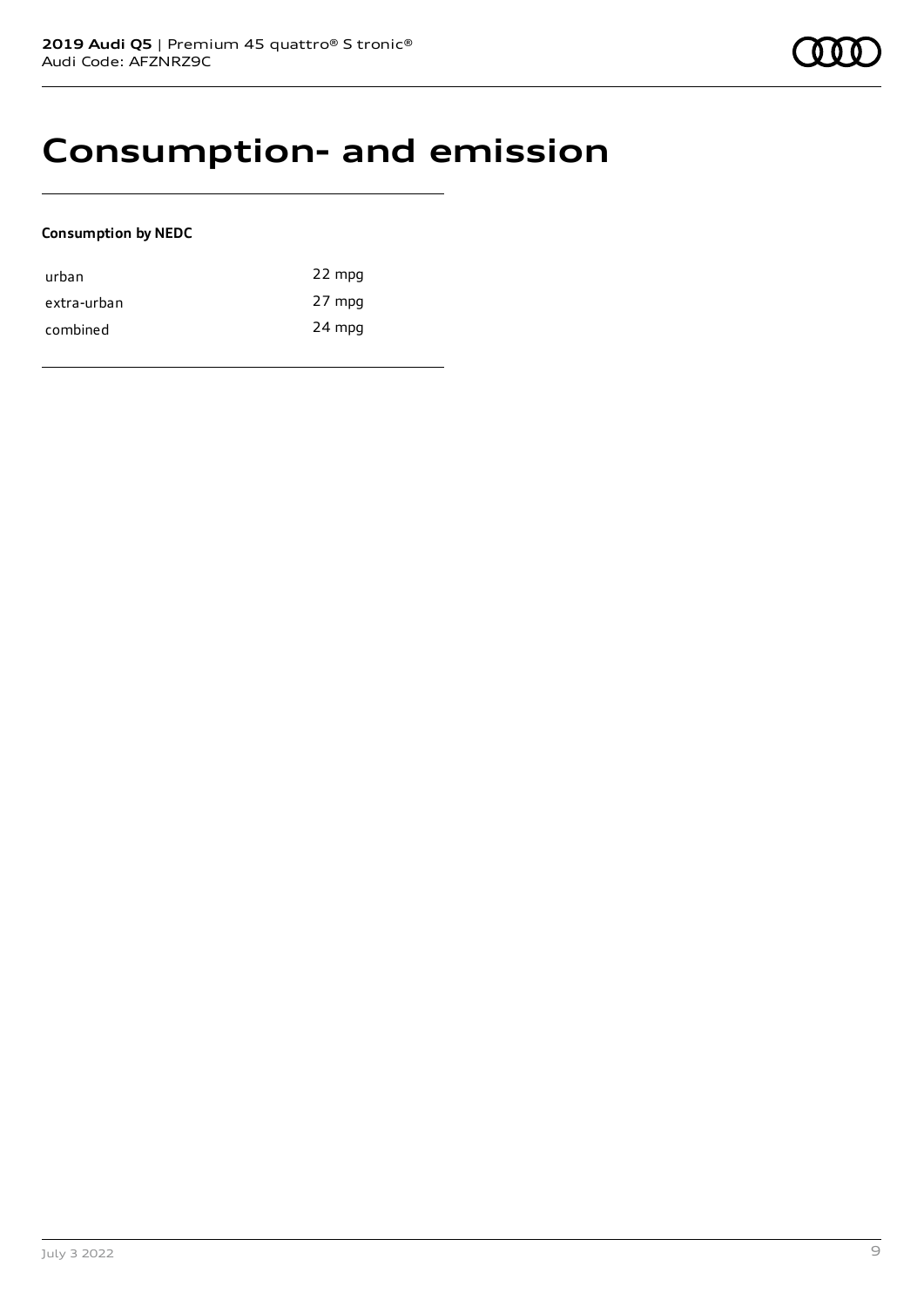

## **Contact**

Dealer **Audi Carlsbad**

5425 Paseo Del Norte 92008 Carlsbad **CA** 

Phone: +17604389490 FAX: 7608049644

www: [https://www.audicarlsbad.com](https://www.audicarlsbad.com/)